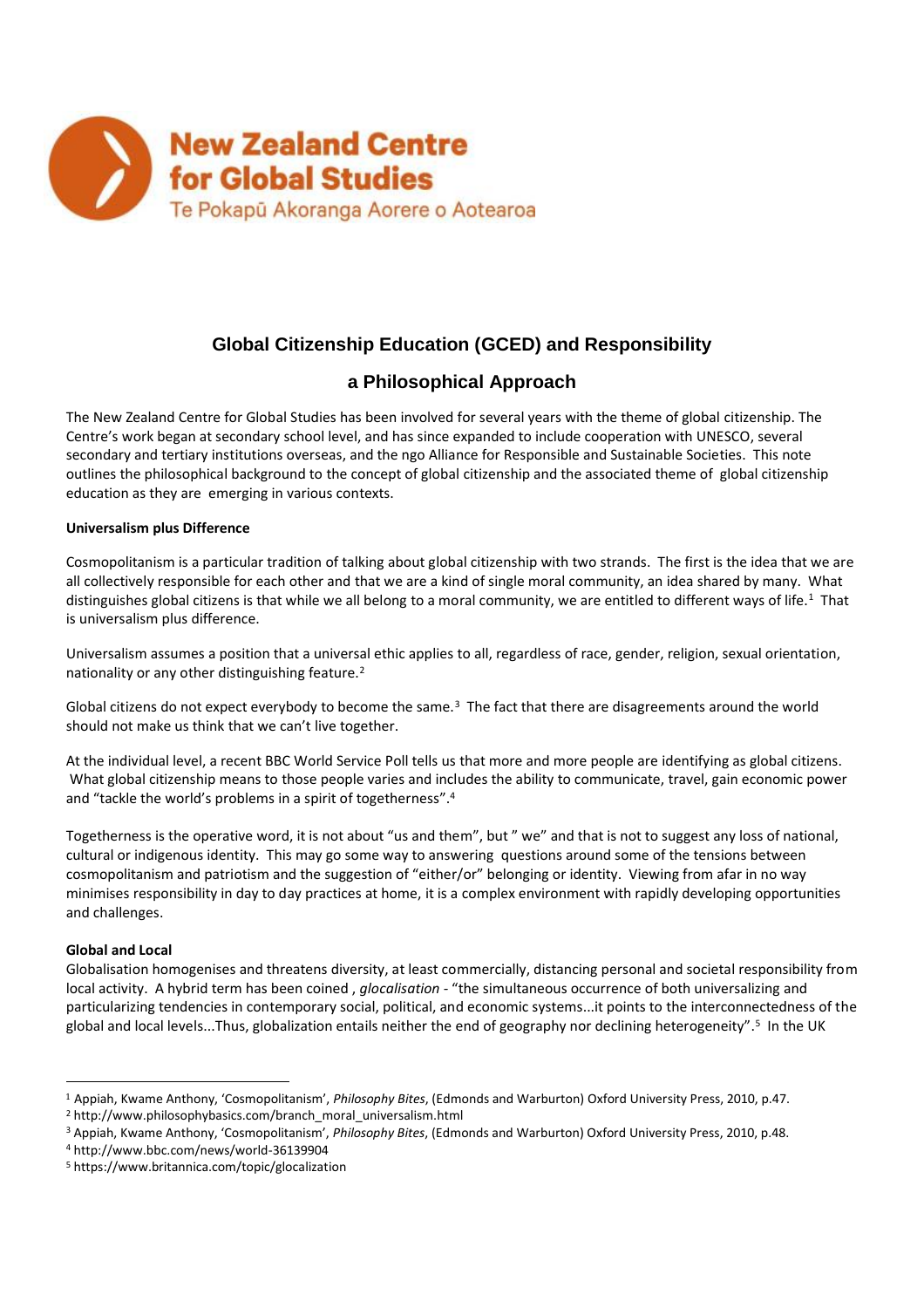

Oxfam's *Curriculum for Global CItizenship* a global citizen "participates in and contributes to the community at a range of levels from the local to the global".<sup>6</sup>

Global citizenship education (GCED) assists with understanding and acting on local issues in a global context, integrated with global drivers for responsibility such as the Paris Agreement, SDG's, corporate responsibility, Environmental Rule of Law.

This philosophical approach is intended to move beyond an either/or framework to a recognition that local issues are necessarily impacted by global systems. For example a food grower being impacted by drought who is without knowledge of climate change, may fail to implement adaptive management and thus have the risk of ongoing crop failure.

This understanding is helpful for seeing that indigenous interests can be aligned with global citizenship education. Global citizenship accommodates indigenous people's views and their land-based systems of governance, knowledge, traditions, spirituality etc. Indeed, ideas of guardianship, connectedness and responsibility to preserve the earth and all that lives on it are the embodiment of global citizenship. It is necessary to build these principles into practices of golobal citizenship education while respecting the integrity of indigenous systems and world views.

If we are defined as citizens according to the rights privileges and duties vested in us by a state<sup>7</sup>, then, in the absence of global polity or a meta sovereign, no one of us can claim to be citizens of the world. It is the character and behaviour, in terms of duties and responsibilities, of an individual member of a society<sup>8</sup>, that gives legitimacy to the notion of belonging to a region or community not bound by the borders of a nation-state.

## **Principles of Universal Responsibility<sup>9</sup>**

Global citizenship education links directly to the principles of universal responsibility because it is behavioural responsibility that defines and legitimises citizenship of the world. Therefore, *the exercise of one's responsibilities is the expression of one's freedom and dignity as a citizen of the world community.* GCED teaches and enables individuals to exercise their freedom and dignity responsibly.

GCED is interdisciplinary and embedded in the ethos of the teaching, learning and pastoral care of a school or other educational institution, thus engendering empathy with close and distant communities at the same time as drawing connections between the learning areas that traditionally stand alone. Giving equal weight to developing good character and critical thinking skills fosters connectedness with knowledge and common goods. Students understand that it is their responsibility to seek the truth and to act upon it and not to assume the validity of information presented to them.

The recognition of the importance of and the implementation of GCED, draws attention to the responsibility of institutions, public, private, local or international to ensure that all people are free to participate as active global citizens for the greater good.

Gaining an understanding of concepts around global governance and common goods is essential to understanding the responsibilities that go with possession and enjoyment of natural resources allowing them to be managed in a way that is likely to promote and respect peace, diversity, rights, equality, and the environment.

GCED is whole education not limited to schools and universities. The community, local bodies and civil can take responsibility for delivering GCED.

 $\overline{a}$ 

<sup>6</sup> http://www.oxfam.org.uk/education/global-citizenship/global-citizenship-guides

<sup>7</sup> http://www.dictionary.com/browse/citizenship

<sup>8</sup> Ibid.

<sup>9</sup> As set out in the *Charter of Human Responsibilities*, Alliance for Responsible and Sustainable Societies, Fondation Charles Léopold Mayer,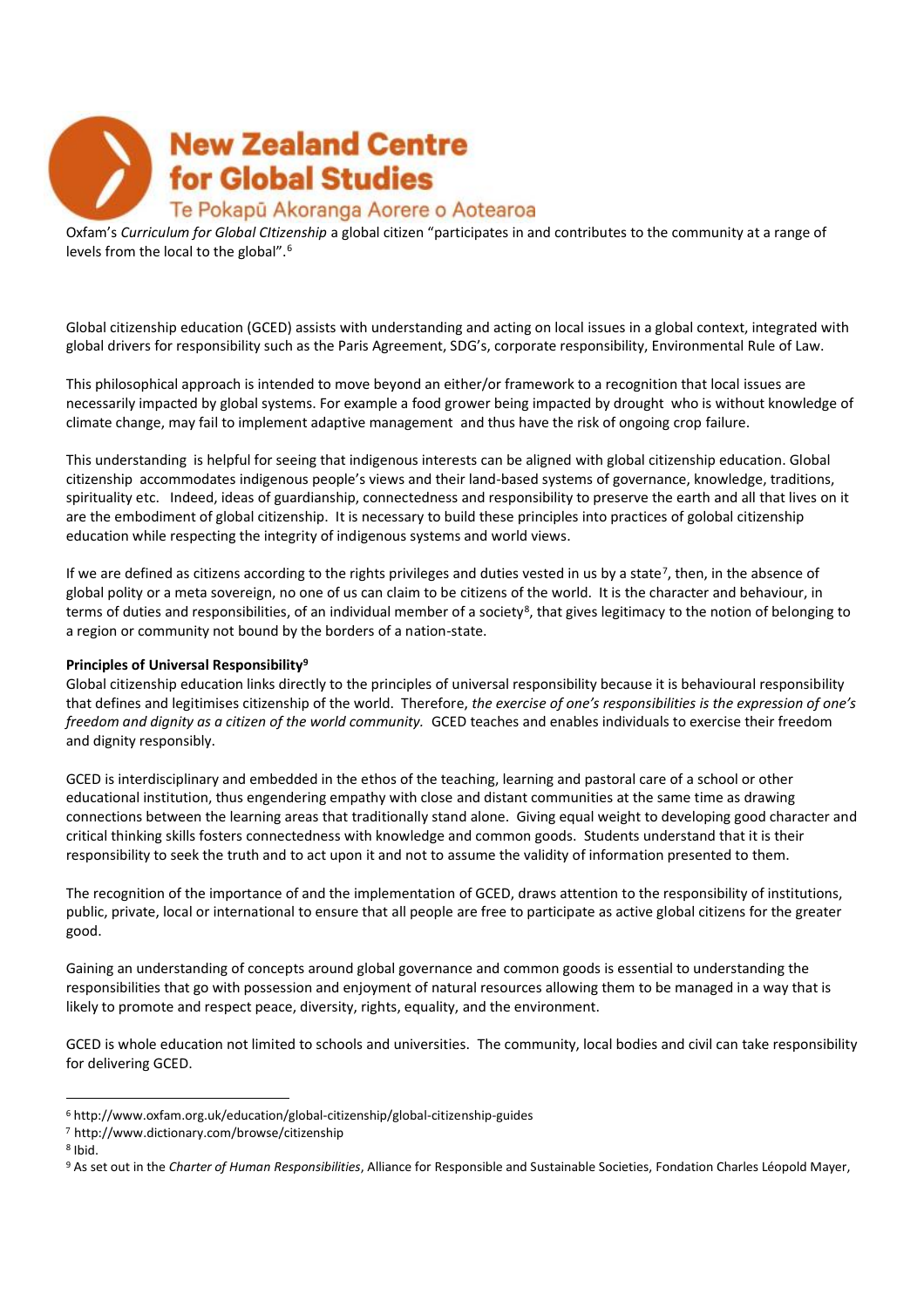

Understanding concepts around the freedoms of individuals to participate politically provides the ability to recognise or reject the exercise of power according to whether it acts in the interest of the planet and its population.

Critical thinking, values and principles required by GCED leave no room for ignorance of the wants and needs of others. People educated as global citizens will recognise the essential role of empathy in human flourishing.

#### **The Purpose, Practice, and Aspirations of Global Citizenship Education**

Global Citizenship Education marks a rapidly changing shift in education to meet the needs of the globalised, interdependent environment of the 21<sup>st</sup> century. GCED is consistent with the requirements and aspirations of the Sustainable Developments Goals.<sup>10</sup>

One of the major goals of global citizenship education is to help learners to attain a sense of identity (individual, national, regional and global) so that they will be able to participate actively and responsibly with the creation of opportunities as well as the solutions to problems such as human rights abuses, conflict, pandemics and environmental degradation. To develop responsible leadership of the world. "A world where we reduce inequalities and create sustainable cities and communities and where we consume responsibly and no longer behave in ways that change the climate or harm life on this planet. A world where we honour and protect life underwater and on land. A world of peace and justice for all. "These are the sustainable development goals (SDGs) as adopted by the United Nations in 2015. Goal 4 – *Ensure inclusive and equitable quality education and promote lifelong learning opportunities for all.* Target 4.7:

By 2030, ensure that all learners acquire the knowledge and skills needed to promote sustainable development, including, among others, through education for sustainable development and sustainable lifestyles, human rights, gender equality, promotion of a culture of peace and non-violence, global citizenship and appreciation of cultural diversity and of culture's contribution to sustainable development.

The SDGs officially came into force on 1 January 2016. All countries are expected to establish frameworks to achieve the goals and governments are responsible for following up and reviewing the progress of the goals and meeting of targets.

Global Citizenship Education provides a framework for states to meet their educational expectations and responsibilities. GCED is more than an idealistic aspiration, it is a requirement.

Global Citizenship Education does not sit within one learning area; it crosses over all areas of school life – academic, cocurricular, and pastoral care.

Global Citizenship Education provides a framework that links all of the work and programmes within a school community to do with human rights, cultural diversity, peace, justice, sustainable development, and environmental protection.

#### **Seek knowledge and insight**

 $\overline{a}$ 

Global citizenship education helps us to understand our own identity and our place in the world. Seek knowledge and insight from a variety of viewpoints and, using reasoned argument, exploring different cultural perspectives.<sup>11</sup>

<sup>10</sup> http://www.un.org/sustainabledevelopment/education/

<sup>11</sup> Adapted from 'Rationale' *Philosophy Teaching and Learning Guidelines*, http://seniorsecondary.tki.org.nz/Socialsciences/Philosophy/Rationale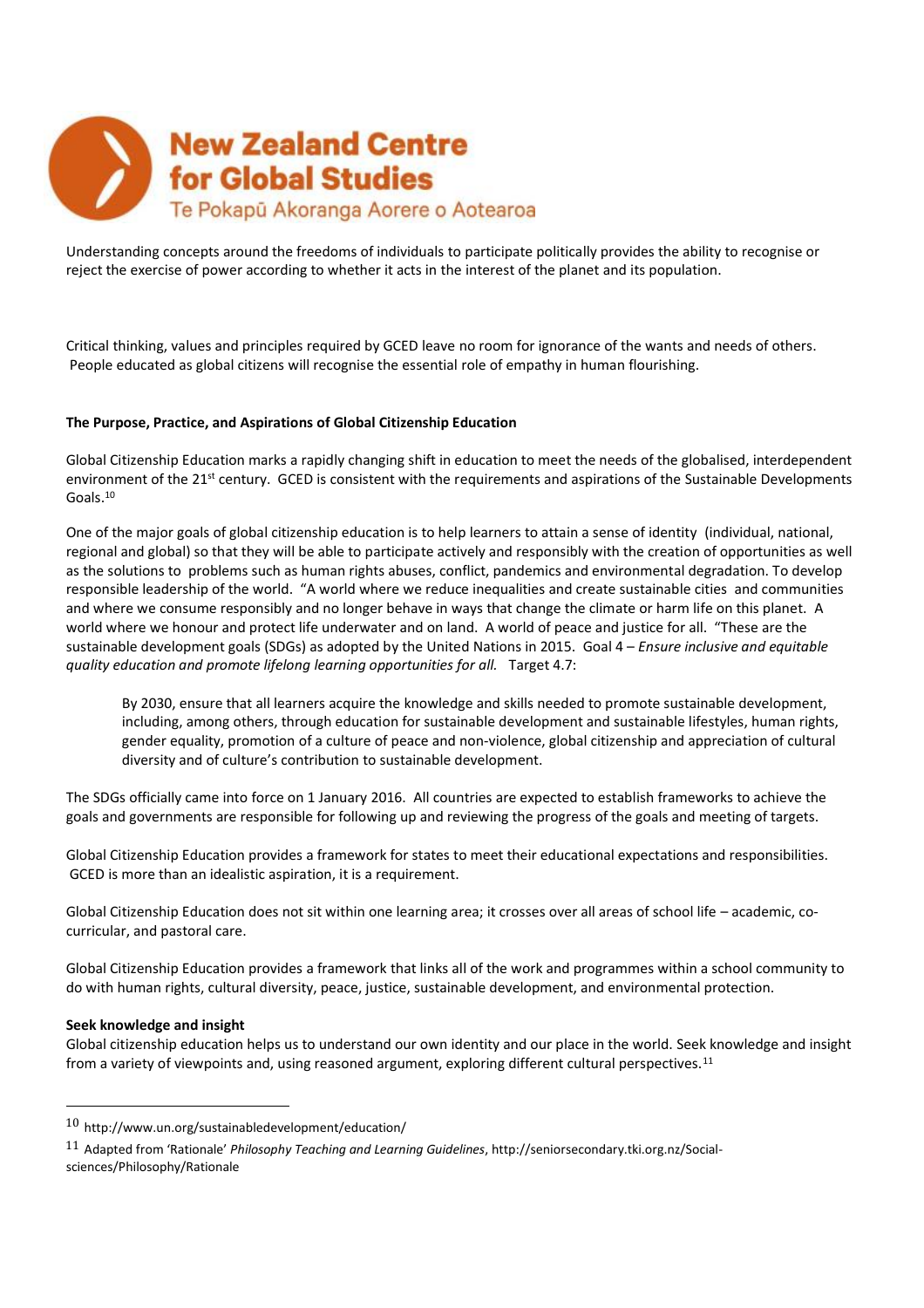

#### **Make ethical decisions**

Responsible global citizenship requires ethical decision making. Students ask whether morality is culturally relative or whether there are universal truths. Students learn frameworks for ethical decision making and are able to apply them in day to day life and careers.<sup>12</sup>

#### **Think critically**

At a time when young people are developing their own views on how things work and what matters, GCED provides opportunity for students to analyse and critique big ideas.

By participating in the reasoned exchange of ideas in the classroom, students develop greater tolerance of and respect for others.<sup>13</sup>

## **Build personal confidence**

The skills and qualities that students develop through their learning in global citizenship education will build personal confidence, support good judgment, and encourage participation as responsible citizens in civil society.<sup>14</sup>

#### **Broaden career horizons**

The highly transferable skills and attributes that can be acquired by education for global citizenship can be applied in a wide range of career options. Global citizenship education opens doors into fields as diverse as strategic management, research and planning, systems analysis, legal and medical professions, education, political analysis, ethics, social policy, design, international relations and global governance.<sup>15</sup>

## **Global citizenship in the evolution of international governance**

Global citizenship is integral to many issues being addressed by the Centre. It is a good fit with the growing role and importance of non-state international networks. These exist already in the business sector, amongst international ngos, and local government. In some areas, these sectors have already advanced their cooperation to deal with an issue, where governments have failed or have been slow to act. Unlike the nation state, all these internationally linked entities have a primary purpose and that is essentially international. In the case of climate change, it was impetus from two of these entities, business and local government, that demonstrated their thinking and action was ahead of governments, and that put pressure on governments to make progress. The Paris Agreement reflects this; while it is a treaty among nation states, there is explicit recognition in the text and accompanying decisions of the role of non-state actors.

 $\overline{a}$ 

 $14$  Ihid

 $15$  Ibid

 $12$  Ihid

 $13$  Ihid